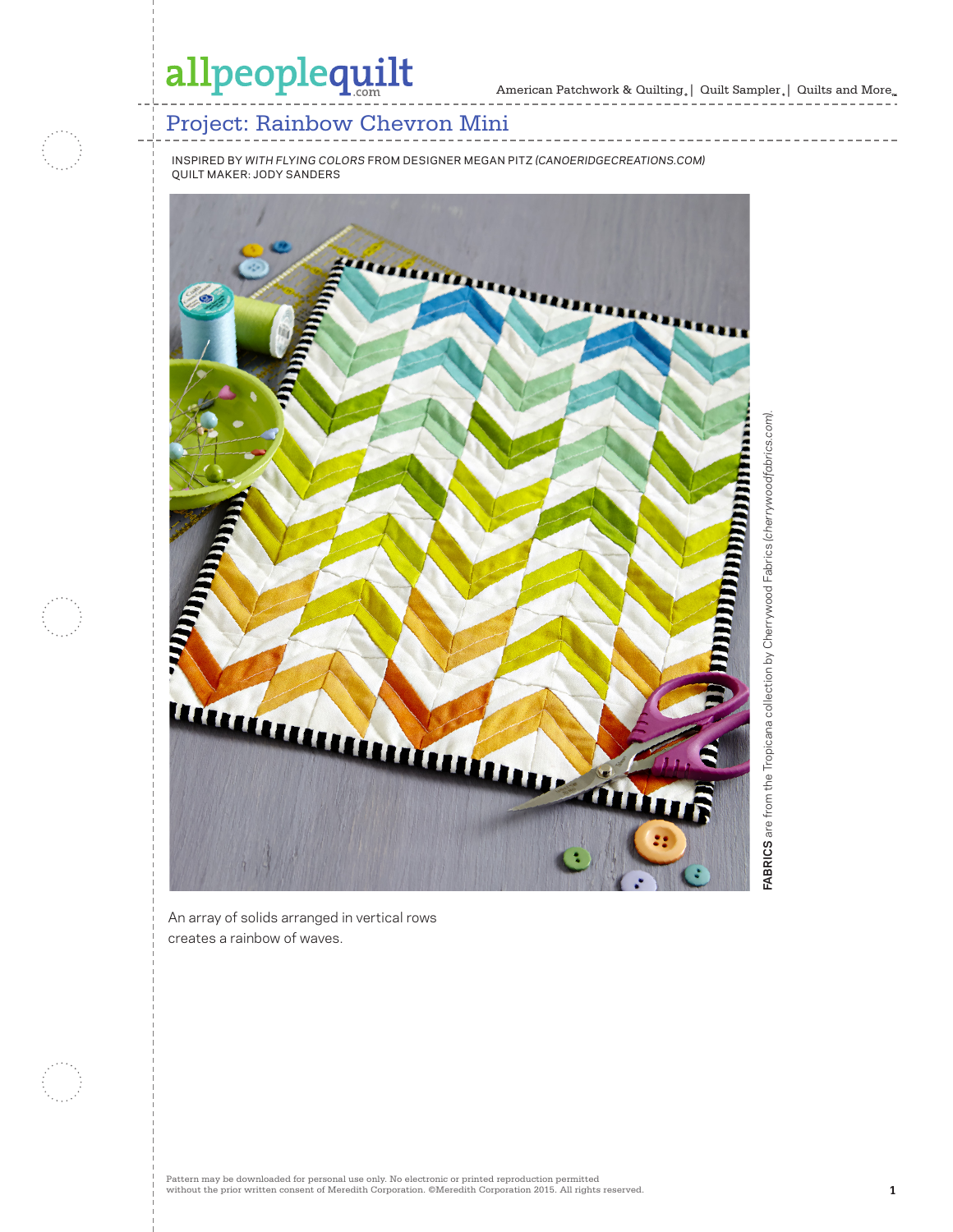### allpeoplequilt

### Project: Rainbow Chevron Mini

#### **Materials**

- <sup>1</sup>⁄3 yard solid white (units)
- **•** 1⁄8 yard *each* of solid blue, dark orange, aqua, teal, dark green, light green, lime green, and light orange (units)
- 1⁄4 yard black-and-white stripe (binding)
- 5⁄8 yard backing fabric
- **•** 19×23" batting

Finished quilt: 101/2×141/2" Finished block: 2" square

Yardages and cutting instructions are based on 42" of usable fabric width.

Measurements include  $\frac{1}{4}$ " seam allowances. Sew with right sides together unless otherwise stated. Press seams in directions indicated by arrows on diagrams. If no direction is specified, press seams toward darker fabric.

#### Cut Fabrics

Cut pieces in the following order.

**From solid white, cut: •** 140—11⁄2" squares **From solid blue (A), cut:**  $\blacksquare$  4-1<sup>1</sup>/<sub>2</sub>×2<sup>1</sup>/<sub>2</sub>" rectangles **From solid dark orange (H), cut: •** 6-1<sup>1</sup>/2×2<sup>1</sup>/2" rectangles **From** *each* **remaining solid aqua (B), teal (C), dark green (D), light green (E), lime green (F), and light orange (G)—cut: •** 10-1<sup>1</sup>/<sub>2</sub>×2<sup>1</sup>/<sub>2</sub>" rectangles **From black-and-white stripe, cut: •** 2-2<sup>1</sup>/<sub>2</sub>×42" binding strips

#### Assemble Units A–H

1. Use a pencil to mark a diagonal line on wrong side of each solid white  $1\frac{1}{2}$ " square. (To prevent fabric from stretching as you draw lines, place 220-grit sandpaper under each square.)

- 2. Align a marked solid white square with top edge of a solid blue 1<sup>1</sup>/2×2<sup>1</sup>/2" rectangle (Diagram 1; note direction of marked line). Sew on drawn line; trim excess fabric, leaving 1/4" seam allowance. Press open attached triangle.
- **3.** Align a second marked solid white square with bottom edge of Step 2 rectangle (Diagram 1; again note direction of marked line). Stitch, trim, and press as before to make a blue left-hand segment. The segment should be  $1\frac{1}{2} \times 2\frac{1}{2}$ " including seam allowances.
- 4. Repeat steps 2 and 3 to make two blue left-hand segments total.
- **5.** Referring to Diagram 2 for direction of marked diagonal lines and pressing, repeat steps 2 and 3 using marked solid white squares and remaining solid blue  $1\frac{1}{2} \times 2\frac{1}{2}$ " rectangles to make two blue right-hand segments.
- **6.** Aligning long edges and nesting seams, sew together a blue lefthand segment and a blue righthand segment to make a Unit A (Diagram 3); press seam open. Unit A should be 2<sup>1</sup>/<sub>2</sub>" square including seam allowances.
- 7. Repeat Step 6 to make a second A unit.
- 8. Using solid dark orange  $1\frac{1}{2} \times 2\frac{1}{2}$ " rectangles, repeat steps 2–6 to make three H units total.
- 9. Using remaining solid  $1\frac{1}{2} \times 2\frac{1}{2}$ " rectangles and remaining marked solid white squares,

repeat steps 2–6 to make five *each* of B–G units.

#### Assemble Quilt Top

- 1. Referring to Quilt Assembly Diagram, sew together one *each*  of B–H units to make a vertical Row 1. Press seams toward B unit.
- 2. Repeat Step 1 to make rows 3 and 5.
- **3.** To make Row 2, sew together one *each* of A–G units in a vertical row, noting that the point of units face the bottom of row. Press seams toward G unit.
- 4. Repeat Step 3 to make Row 4.
- **5.** Sew together rows in numerical order to complete quilt top. Press seams open.

#### Finish Quilt

- 1. Layer quilt top, batting, and backing; baste.
- 2. Quilt as desired. Quilt maker Jody Sanders machine-quilted a chevron design through the center of each unit horizontally across the quilt top.
- **3.** Bind with black-and-white stripe binding strips.